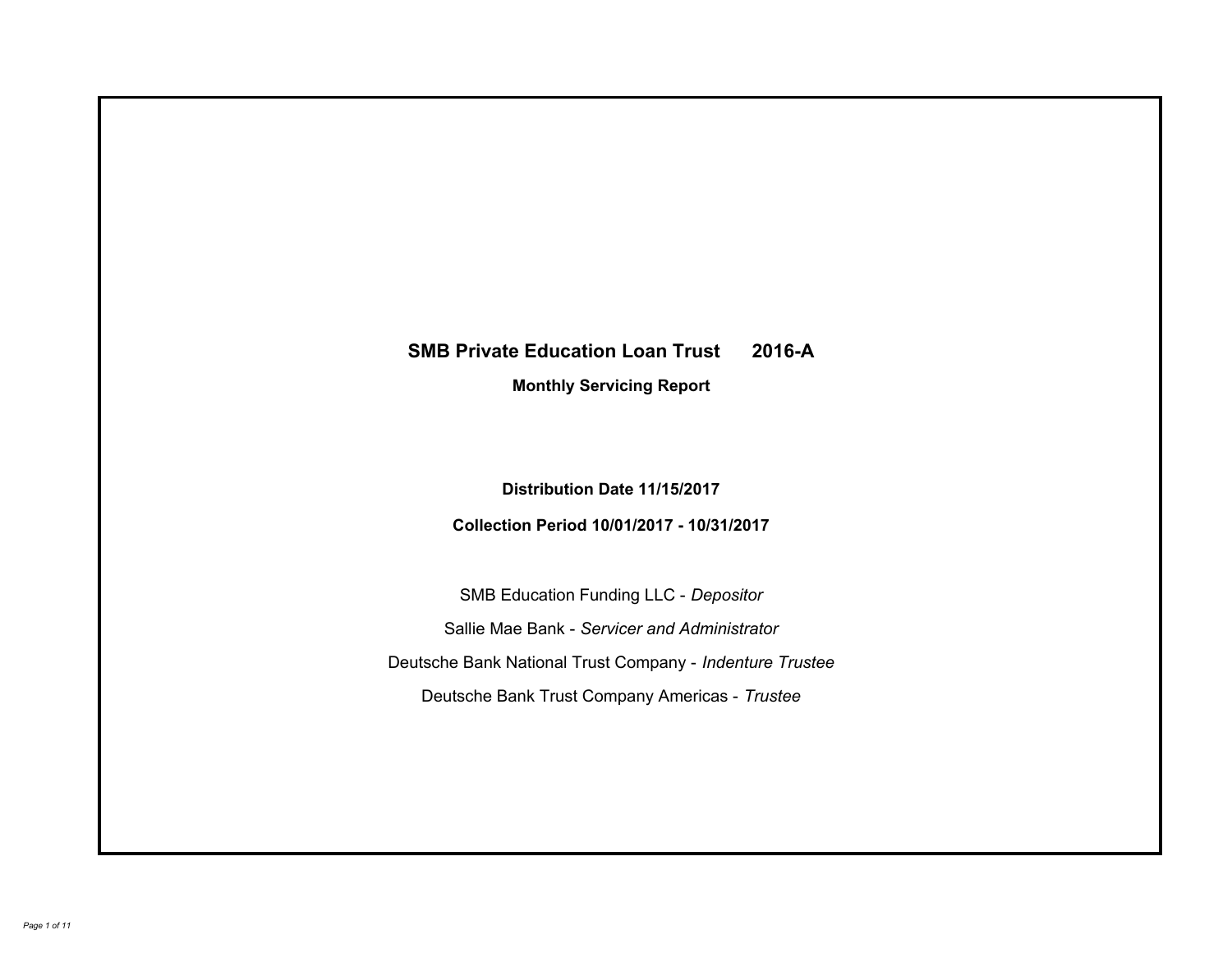| Α           | <b>Student Loan Portfolio Characteristics</b>   |                                              | <b>Settlement Date</b><br>05/26/2016 | 09/30/2017            | 10/31/2017            |
|-------------|-------------------------------------------------|----------------------------------------------|--------------------------------------|-----------------------|-----------------------|
|             | <b>Principal Balance</b>                        |                                              | \$585,861,635.84                     | \$512,020,181.04      | \$506,429,961.59      |
|             | Interest to be Capitalized Balance              |                                              | 32,367,510.93                        | 35,706,970.22         | 36, 347, 721. 20      |
|             | Pool Balance                                    |                                              | \$618,229,146.77                     | \$547,727,151.26      | \$542,777,682.79      |
|             | Weighted Average Coupon (WAC)                   |                                              |                                      |                       |                       |
|             |                                                 | WAC1 (Contractual Interest Rate on the Loan) | 8.26%                                | 8.82%                 | 8.81%                 |
|             | WAC2 (Average of Applicable Interest Rate)      |                                              | 8.23%                                | 8.77%                 | 8.76%                 |
|             | WAC3 (Average of Actual Interest Rate)          |                                              | 8.16%                                | 8.69%                 | 8.68%                 |
|             | Weighted Average Remaining Term                 |                                              | 134.18                               | 127.69                | 127.64                |
|             | Number of Loans                                 |                                              | 53,959                               | 47,649                | 47,187                |
|             | Number of Borrowers<br>Pool Factor              |                                              | 52,283                               | 45,865<br>0.885961385 | 45,427<br>0.877955505 |
|             | Since Issued Total Constant Prepayment Rate (1) |                                              |                                      | 7.94%                 | 8.01%                 |
|             |                                                 |                                              |                                      |                       |                       |
| B           | <b>Debt Securities</b>                          | <b>Cusip/Isin</b>                            | 10/16/2017                           |                       | 11/15/2017            |
|             | A1                                              | 78449FAA9                                    | \$34,920,254.83                      |                       | \$27,940,043.43       |
|             | A <sub>2</sub> A                                | 78449FAB7                                    | \$218,000,000.00                     |                       | \$218,000,000.00      |
|             | A2B                                             | 78449FAC5                                    | \$134,000,000.00                     |                       | \$134,000,000.00      |
|             | В                                               | 78449FAD3                                    | \$50,000,000.00                      |                       | \$50,000,000.00       |
|             |                                                 |                                              |                                      |                       |                       |
| $\mathbf C$ | <b>Certificates</b>                             | Cusip/Isin                                   | 10/16/2017                           |                       | 11/15/2017            |
|             | Residual                                        | 78449F101                                    | \$100,000.00                         |                       | \$100,000.00          |
|             |                                                 |                                              |                                      |                       |                       |
| D           | <b>Account Balances</b>                         |                                              | 10/16/2017                           |                       | 11/15/2017            |
|             | Reserve Account Balance                         |                                              | \$1,557,854.00                       |                       | \$1,557,854.00        |
|             |                                                 |                                              |                                      |                       |                       |
| Е           | <b>Asset / Liability</b>                        |                                              | 10/16/2017                           |                       | 11/15/2017            |
|             | Overcollateralization Percentage                |                                              | 20.23%                               |                       | 20.79%                |
|             | Specified Overcollateralization Amount          |                                              | \$164,318,145.38                     |                       | \$162,833,304.84      |
|             | <b>Actual Overcollateralization Amount</b>      |                                              | \$110,806,896,43                     |                       | \$112.837.639.36      |

(1) For additional information, see 'Since Issued CPR Methodology' found on page 11 of this report.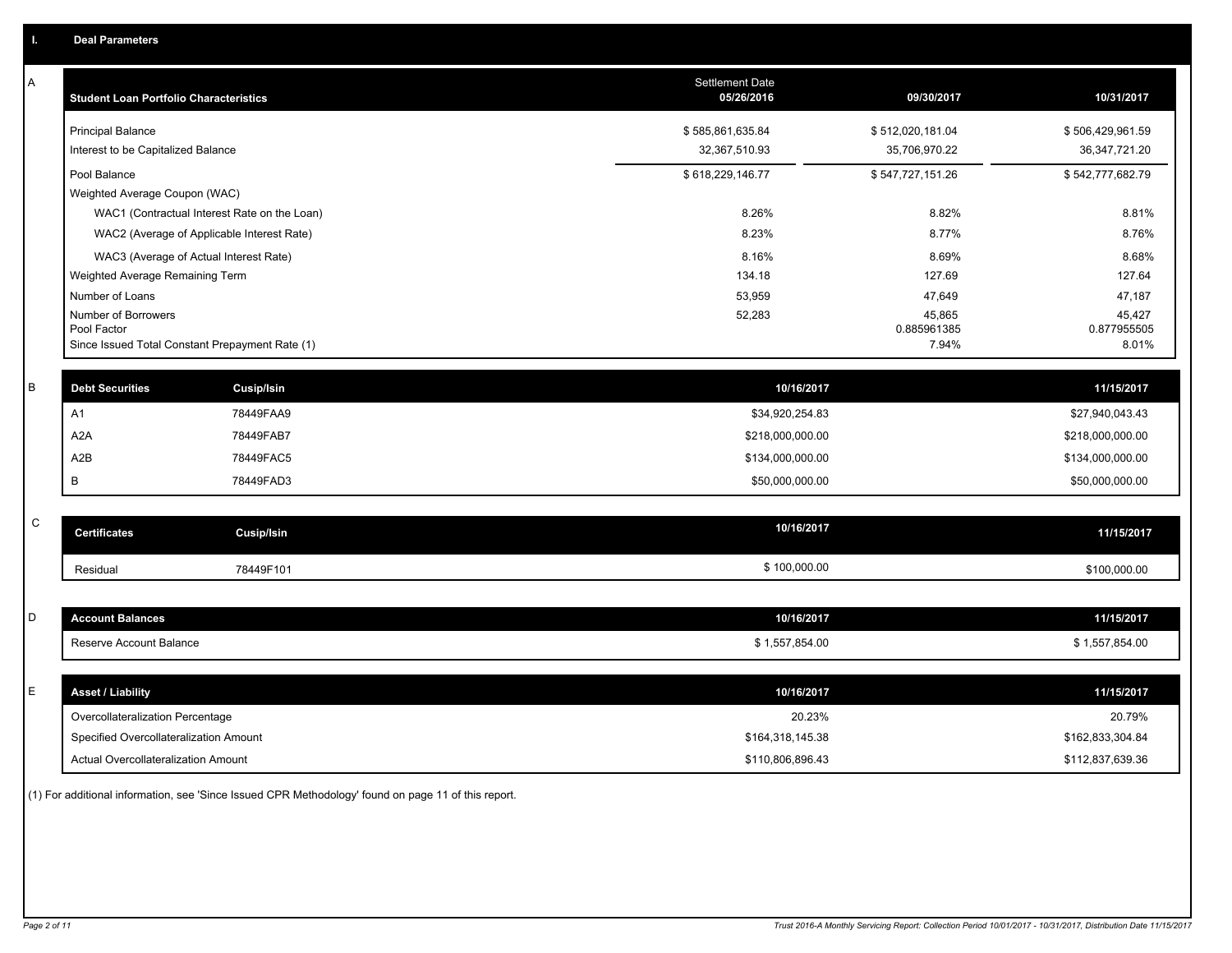### **II. 2016-A Trust Activity 10/01/2017 through 10/31/2017**

| <b>Borrower Principal</b><br>6,054,335.79<br><b>Consolidation Activity Principal</b><br>0.00<br>Seller Principal Reimbursement<br>0.00<br>Servicer Principal Reimbursement<br>0.00<br>Delinquent Principal Purchases by Servicer<br>0.00<br><b>Other Principal Deposits</b><br>19,143.57<br>\$6,073,479.36<br><b>Total Principal Receipts</b><br>В<br><b>Student Loan Interest Receipts</b><br><b>Borrower Interest</b><br>2,187,802.04<br>0.00<br><b>Consolidation Activity Interest</b><br>Seller Interest Reimbursement<br>0.00<br>0.00<br>Servicer Interest Reimbursement<br>0.00<br>Delinquent Interest Purchases by Servicer<br>46.68<br><b>Other Interest Deposits</b><br>\$2,187,848.72<br><b>Total Interest Receipts</b><br>C<br><b>Recoveries on Realized Losses</b><br>\$70,244.21<br>D<br><b>Investment Income</b><br>\$7,548.51<br>E.<br><b>Funds Borrowed from Next Collection Period</b><br>\$0.00<br>F<br><b>Funds Repaid from Prior Collection Period</b><br>\$0.00<br>\$0.00<br>G<br>Loan Sale or Purchase Proceeds<br>\$0.00<br>н<br>Initial Deposits to Distribution Account<br>\$0.00<br><b>Excess Transferred from Other Accounts</b><br><b>Borrower Benefit Reimbursements</b><br>\$0.00<br>J<br><b>Other Deposits</b><br>\$0.00<br>κ<br><b>Other Fees Collected</b><br>L<br>\$0.00<br>М<br><b>AVAILABLE FUNDS</b><br>\$8,339,120.80<br>N<br>Non-Cash Principal Activity During Collection Period<br>\$483,259.91<br>O<br>Aggregate Purchased Amounts by the Depositor, Servicer or Seller<br>\$19,190.25<br>P<br>Aggregate Loan Substitutions<br>\$0.00 | A | <b>Student Loan Principal Receipts</b> |  |
|---------------------------------------------------------------------------------------------------------------------------------------------------------------------------------------------------------------------------------------------------------------------------------------------------------------------------------------------------------------------------------------------------------------------------------------------------------------------------------------------------------------------------------------------------------------------------------------------------------------------------------------------------------------------------------------------------------------------------------------------------------------------------------------------------------------------------------------------------------------------------------------------------------------------------------------------------------------------------------------------------------------------------------------------------------------------------------------------------------------------------------------------------------------------------------------------------------------------------------------------------------------------------------------------------------------------------------------------------------------------------------------------------------------------------------------------------------------------------------------------------------------------------------------------------------------------------------|---|----------------------------------------|--|
|                                                                                                                                                                                                                                                                                                                                                                                                                                                                                                                                                                                                                                                                                                                                                                                                                                                                                                                                                                                                                                                                                                                                                                                                                                                                                                                                                                                                                                                                                                                                                                                 |   |                                        |  |
|                                                                                                                                                                                                                                                                                                                                                                                                                                                                                                                                                                                                                                                                                                                                                                                                                                                                                                                                                                                                                                                                                                                                                                                                                                                                                                                                                                                                                                                                                                                                                                                 |   |                                        |  |
|                                                                                                                                                                                                                                                                                                                                                                                                                                                                                                                                                                                                                                                                                                                                                                                                                                                                                                                                                                                                                                                                                                                                                                                                                                                                                                                                                                                                                                                                                                                                                                                 |   |                                        |  |
|                                                                                                                                                                                                                                                                                                                                                                                                                                                                                                                                                                                                                                                                                                                                                                                                                                                                                                                                                                                                                                                                                                                                                                                                                                                                                                                                                                                                                                                                                                                                                                                 |   |                                        |  |
|                                                                                                                                                                                                                                                                                                                                                                                                                                                                                                                                                                                                                                                                                                                                                                                                                                                                                                                                                                                                                                                                                                                                                                                                                                                                                                                                                                                                                                                                                                                                                                                 |   |                                        |  |
|                                                                                                                                                                                                                                                                                                                                                                                                                                                                                                                                                                                                                                                                                                                                                                                                                                                                                                                                                                                                                                                                                                                                                                                                                                                                                                                                                                                                                                                                                                                                                                                 |   |                                        |  |
|                                                                                                                                                                                                                                                                                                                                                                                                                                                                                                                                                                                                                                                                                                                                                                                                                                                                                                                                                                                                                                                                                                                                                                                                                                                                                                                                                                                                                                                                                                                                                                                 |   |                                        |  |
|                                                                                                                                                                                                                                                                                                                                                                                                                                                                                                                                                                                                                                                                                                                                                                                                                                                                                                                                                                                                                                                                                                                                                                                                                                                                                                                                                                                                                                                                                                                                                                                 |   |                                        |  |
|                                                                                                                                                                                                                                                                                                                                                                                                                                                                                                                                                                                                                                                                                                                                                                                                                                                                                                                                                                                                                                                                                                                                                                                                                                                                                                                                                                                                                                                                                                                                                                                 |   |                                        |  |
|                                                                                                                                                                                                                                                                                                                                                                                                                                                                                                                                                                                                                                                                                                                                                                                                                                                                                                                                                                                                                                                                                                                                                                                                                                                                                                                                                                                                                                                                                                                                                                                 |   |                                        |  |
|                                                                                                                                                                                                                                                                                                                                                                                                                                                                                                                                                                                                                                                                                                                                                                                                                                                                                                                                                                                                                                                                                                                                                                                                                                                                                                                                                                                                                                                                                                                                                                                 |   |                                        |  |
|                                                                                                                                                                                                                                                                                                                                                                                                                                                                                                                                                                                                                                                                                                                                                                                                                                                                                                                                                                                                                                                                                                                                                                                                                                                                                                                                                                                                                                                                                                                                                                                 |   |                                        |  |
|                                                                                                                                                                                                                                                                                                                                                                                                                                                                                                                                                                                                                                                                                                                                                                                                                                                                                                                                                                                                                                                                                                                                                                                                                                                                                                                                                                                                                                                                                                                                                                                 |   |                                        |  |
|                                                                                                                                                                                                                                                                                                                                                                                                                                                                                                                                                                                                                                                                                                                                                                                                                                                                                                                                                                                                                                                                                                                                                                                                                                                                                                                                                                                                                                                                                                                                                                                 |   |                                        |  |
|                                                                                                                                                                                                                                                                                                                                                                                                                                                                                                                                                                                                                                                                                                                                                                                                                                                                                                                                                                                                                                                                                                                                                                                                                                                                                                                                                                                                                                                                                                                                                                                 |   |                                        |  |
|                                                                                                                                                                                                                                                                                                                                                                                                                                                                                                                                                                                                                                                                                                                                                                                                                                                                                                                                                                                                                                                                                                                                                                                                                                                                                                                                                                                                                                                                                                                                                                                 |   |                                        |  |
|                                                                                                                                                                                                                                                                                                                                                                                                                                                                                                                                                                                                                                                                                                                                                                                                                                                                                                                                                                                                                                                                                                                                                                                                                                                                                                                                                                                                                                                                                                                                                                                 |   |                                        |  |
|                                                                                                                                                                                                                                                                                                                                                                                                                                                                                                                                                                                                                                                                                                                                                                                                                                                                                                                                                                                                                                                                                                                                                                                                                                                                                                                                                                                                                                                                                                                                                                                 |   |                                        |  |
|                                                                                                                                                                                                                                                                                                                                                                                                                                                                                                                                                                                                                                                                                                                                                                                                                                                                                                                                                                                                                                                                                                                                                                                                                                                                                                                                                                                                                                                                                                                                                                                 |   |                                        |  |
|                                                                                                                                                                                                                                                                                                                                                                                                                                                                                                                                                                                                                                                                                                                                                                                                                                                                                                                                                                                                                                                                                                                                                                                                                                                                                                                                                                                                                                                                                                                                                                                 |   |                                        |  |
|                                                                                                                                                                                                                                                                                                                                                                                                                                                                                                                                                                                                                                                                                                                                                                                                                                                                                                                                                                                                                                                                                                                                                                                                                                                                                                                                                                                                                                                                                                                                                                                 |   |                                        |  |
|                                                                                                                                                                                                                                                                                                                                                                                                                                                                                                                                                                                                                                                                                                                                                                                                                                                                                                                                                                                                                                                                                                                                                                                                                                                                                                                                                                                                                                                                                                                                                                                 |   |                                        |  |
|                                                                                                                                                                                                                                                                                                                                                                                                                                                                                                                                                                                                                                                                                                                                                                                                                                                                                                                                                                                                                                                                                                                                                                                                                                                                                                                                                                                                                                                                                                                                                                                 |   |                                        |  |
|                                                                                                                                                                                                                                                                                                                                                                                                                                                                                                                                                                                                                                                                                                                                                                                                                                                                                                                                                                                                                                                                                                                                                                                                                                                                                                                                                                                                                                                                                                                                                                                 |   |                                        |  |
|                                                                                                                                                                                                                                                                                                                                                                                                                                                                                                                                                                                                                                                                                                                                                                                                                                                                                                                                                                                                                                                                                                                                                                                                                                                                                                                                                                                                                                                                                                                                                                                 |   |                                        |  |
|                                                                                                                                                                                                                                                                                                                                                                                                                                                                                                                                                                                                                                                                                                                                                                                                                                                                                                                                                                                                                                                                                                                                                                                                                                                                                                                                                                                                                                                                                                                                                                                 |   |                                        |  |
|                                                                                                                                                                                                                                                                                                                                                                                                                                                                                                                                                                                                                                                                                                                                                                                                                                                                                                                                                                                                                                                                                                                                                                                                                                                                                                                                                                                                                                                                                                                                                                                 |   |                                        |  |
|                                                                                                                                                                                                                                                                                                                                                                                                                                                                                                                                                                                                                                                                                                                                                                                                                                                                                                                                                                                                                                                                                                                                                                                                                                                                                                                                                                                                                                                                                                                                                                                 |   |                                        |  |
|                                                                                                                                                                                                                                                                                                                                                                                                                                                                                                                                                                                                                                                                                                                                                                                                                                                                                                                                                                                                                                                                                                                                                                                                                                                                                                                                                                                                                                                                                                                                                                                 |   |                                        |  |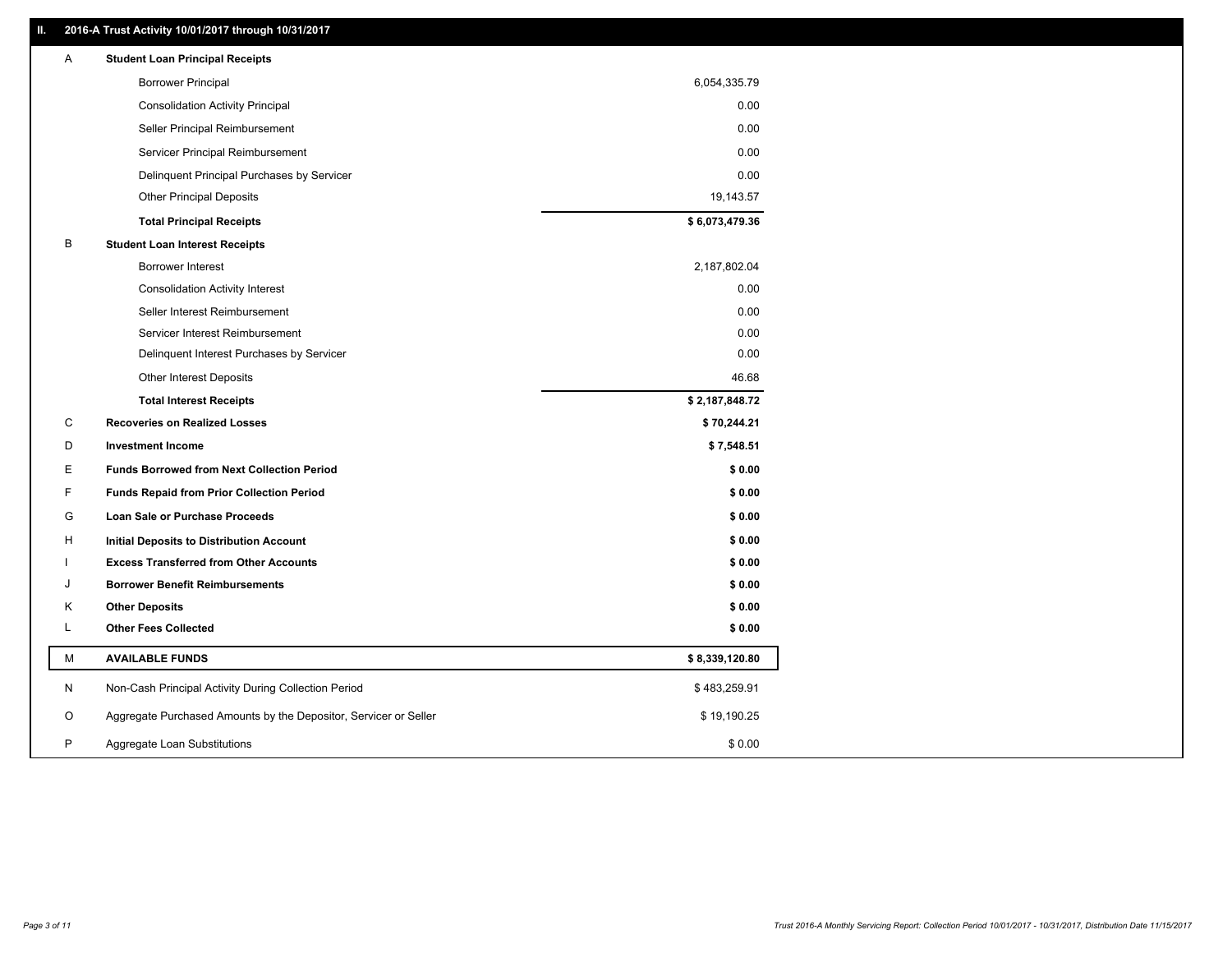|                   |                       |                          |         |                                                           | <b>Loans by Repayment Status</b> |                            |                          |         |                                                                  |                |                            |
|-------------------|-----------------------|--------------------------|---------|-----------------------------------------------------------|----------------------------------|----------------------------|--------------------------|---------|------------------------------------------------------------------|----------------|----------------------------|
|                   |                       |                          |         | 10/31/2017                                                |                                  |                            |                          |         | 09/30/2017                                                       |                |                            |
|                   |                       | <b>Wtd Avg</b><br>Coupon | # Loans | Principal and<br><b>Interest Accrued</b><br>to Capitalize | % of Principal                   | % of Loans in<br>Repay (1) | <b>Wtd Avg</b><br>Coupon | # Loans | <b>Principal and</b><br><b>Interest Accrued</b><br>to Capitalize | % of Principal | % of Loans in<br>Repay (1) |
| INTERIM:          | IN SCHOOL             | 9.53%                    | 6,148   | \$81,456,596.48                                           | 15.007%                          | $-$ %                      | 9.54%                    | 6,183   | \$81,599,785.25                                                  | 14.898%        | $-$ %                      |
|                   | GRACE                 | 9.25%                    | 3,228   | \$43,505,575.81                                           | 8.015%                           | $-$ %                      | 9.24%                    | 3,304   | \$44,375,278.25                                                  | 8.102%         | $-$ %                      |
|                   | <b>DEFERMENT</b>      | 9.50%                    | 1,973   | \$21,618,024.45                                           | 3.983%                           | $-$ %                      | 9.48%                    | 1,878   | \$20,171,493.48                                                  | 3.683%         | $-$ %                      |
| <b>REPAYMENT:</b> | <b>CURRENT</b>        | 8.36%                    | 33,741  | \$369,389,034.85                                          | 68.055%                          | 93.234%                    | 8.38%                    | 34,085  | \$373,597,737.81                                                 | 68.209%        | 93.032%                    |
|                   | 31-60 DAYS DELINQUENT | 9.44%                    | 541     | \$6,490,811.35                                            | 1.196%                           | 1.638%                     | 9.44%                    | 637     | \$7,571,749.81                                                   | 1.382%         | 1.885%                     |
|                   | 61-90 DAYS DELINQUENT | 9.50%                    | 269     | \$2,989,035.96                                            | 0.551%                           | 0.754%                     | 9.58%                    | 264     | \$2,792,429.35                                                   | 0.510%         | 0.695%                     |
|                   | > 90 DAYS DELINQUENT  | 9.72%                    | 117     | \$1,300,367.03                                            | 0.240%                           | 0.328%                     | 9.53%                    | 100     | \$1,363,604.80                                                   | 0.249%         | 0.340%                     |
|                   | <b>FORBEARANCE</b>    | 8.54%                    | 1,170   | \$16,028,236.86                                           | 2.953%                           | 4.046%                     | 8.58%                    | 1,198   | \$16,255,072.51                                                  | 2.968%         | 4.048%                     |
| <b>TOTAL</b>      |                       |                          | 47,187  | \$542,777,682.79                                          | 100.00%                          | 100.00%                    |                          | 47,649  | \$547,727,151.26                                                 | 100.00%        | 100.00%                    |

Percentages may not total 100% due to rounding \*

1 Loans classified in "Repayment" include any loan for which interim interest only, \$25 fixed payments or full principal and interest payments are due.

|                         |                                                                                                                                                                                |                          |         |                                                           | <b>Loans by Borrower Status</b> |                                |                          |         |                                                                  |                |                                |
|-------------------------|--------------------------------------------------------------------------------------------------------------------------------------------------------------------------------|--------------------------|---------|-----------------------------------------------------------|---------------------------------|--------------------------------|--------------------------|---------|------------------------------------------------------------------|----------------|--------------------------------|
|                         |                                                                                                                                                                                |                          |         | 10/31/2017                                                |                                 |                                |                          |         | 09/30/2017                                                       |                |                                |
|                         |                                                                                                                                                                                | <b>Wtd Avg</b><br>Coupon | # Loans | Principal and<br><b>Interest Accrued</b><br>to Capitalize | % of Principal                  | % of Loans in<br>P&I Repay (2) | <b>Wtd Avg</b><br>Coupon | # Loans | <b>Principal and</b><br><b>Interest Accrued</b><br>to Capitalize | % of Principal | % of Loans in<br>P&I Repay (2) |
| INTERIM:                | IN SCHOOL                                                                                                                                                                      | 9.01%                    | 12,846  | \$172,309,783.61                                          | 31.746%                         | $-$ %                          | 8.97%                    | 13,874  | \$185,634,725.35                                                 | 33.892%        | $-$ %                          |
|                         | GRACE                                                                                                                                                                          | 8.77%                    | 6,475   | \$87,858,478.17                                           | 16.187%                         | $-$ %                          | 8.76%                    | 6,631   | \$90,095,169.39                                                  | 16.449%        | $-$ %                          |
|                         | <b>DEFERMENT</b>                                                                                                                                                               | 9.07%                    | 3,773   | \$40,952,472.63                                           | 7.545%                          | $-$ %                          | 9.07%                    | 3,599   | \$38,429,979.13                                                  | 7.016%         | $-$ %                          |
| P&I REPAYMENT:          | <b>CURRENT</b>                                                                                                                                                                 | 8.29%                    | 22,080  | \$215,833,828.40                                          | 39.765%                         | 89.314%                        | 8.31%                    | 21,466  | \$207,170,267.88                                                 | 37.824%        | 88.698%                        |
|                         | 31-60 DAYS DELINQUENT                                                                                                                                                          | 9.39%                    | 480     | \$5,755,806.88                                            | 1.060%                          | 2.382%                         | 9.45%                    | 553     | \$6,518,239.96                                                   | 1.190%         | 2.791%                         |
|                         | 61-90 DAYS DELINQUENT                                                                                                                                                          | 9.48%                    | 253     | \$2,827,877.69                                            | 0.521%                          | 1.170%                         | 9.49%                    | 236     | \$2,362,344.03                                                   | 0.431%         | 1.011%                         |
|                         | > 90 DAYS DELINQUENT                                                                                                                                                           | 9.71%                    | 110     | \$1,211,198.55                                            | 0.223%                          | 0.501%                         | 9.52%                    | 92      | \$1,261,353.01                                                   | 0.230%         | 0.540%                         |
|                         | FORBEARANCE                                                                                                                                                                    | 8.54%                    | 1,170   | \$16,028,236.86                                           | 2.953%                          | 6.633%                         | 8.58%                    | 1,198   | \$16,255,072.51                                                  | 2.968%         | 6.959%                         |
| <b>TOTAL</b><br>$\star$ | Percentages may not total 100% due to rounding<br>2 Loans classified in "P&I Repayment" includes only those loans for which scheduled principal and interest payments are due. |                          | 47,187  | \$542,777,682.79                                          | 100.00%                         | 100.00%                        |                          | 47,649  | \$547,727,151.26                                                 | 100.00%        | 100.00%                        |

WAC reflects WAC3 To conform with company standard reporting these sections now include Princial and Interest Accrued to Capitalize.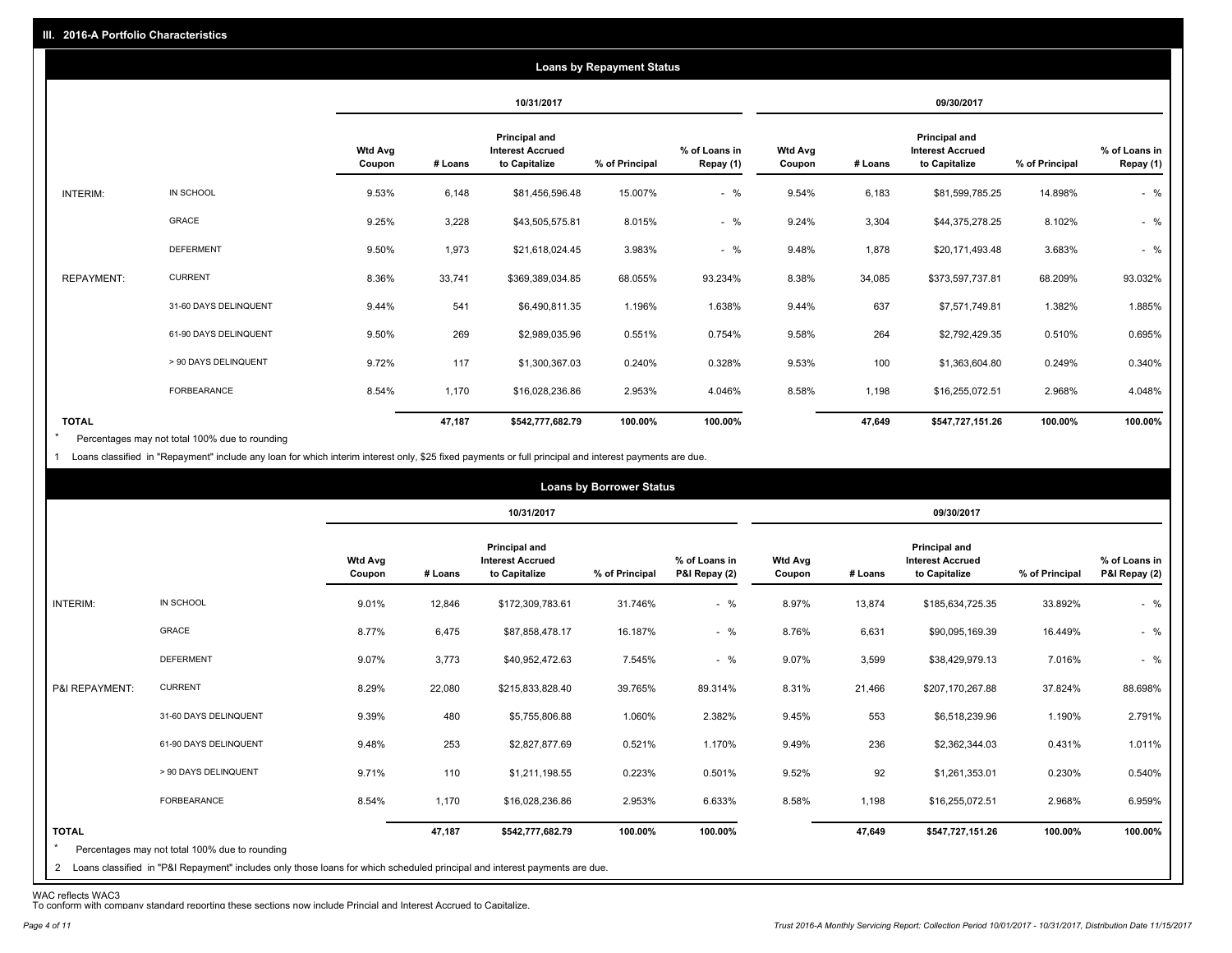|                                                                                                  | 10/31/2017       | 9/30/2017        |
|--------------------------------------------------------------------------------------------------|------------------|------------------|
| Pool Balance                                                                                     | \$542,777,682.79 | \$547,727,151.26 |
| Total # Loans                                                                                    | 47,187           | 47,649           |
| Total # Borrowers                                                                                | 45,427           | 45,865           |
| Weighted Average Coupon                                                                          | 8.76%            | 8.77%            |
| Weighted Average Remaining Term                                                                  | 127.64           | 127.69           |
| Percent of Pool - Cosigned                                                                       | 92.5%            | 92.4%            |
| Percent of Pool - Non Cosigned                                                                   | 7.5%             | 7.6%             |
| Borrower Interest Accrued for Period                                                             | \$3,720,080.77   | \$3,648,874.00   |
| Outstanding Borrower Interest Accrued                                                            | \$38,835,996.35  | \$38,167,698.19  |
| Gross Principal Realized Loss - Periodic *                                                       | \$332,039.13     | \$514,548.01     |
| Gross Principal Realized Loss - Cumulative *                                                     | \$7,235,325.48   | \$6,903,286.35   |
| Recoveries on Realized Losses - Periodic                                                         | \$70,244.21      | \$75,233.55      |
| Recoveries on Realized Losses - Cumulative                                                       | \$673,486.78     | \$603,242.57     |
| Net Losses - Periodic                                                                            | \$261,794.92     | \$439,314.46     |
| Net Losses - Cumulative                                                                          | \$6,561,838.70   | \$6,300,043.78   |
| Non-Cash Principal Activity - Capitalized Interest                                               | \$816,102.19     | \$610,170.08     |
| Since Issued Total Constant Prepayment Rate (CPR) (1)                                            | 8.01%            | 7.94%            |
| <b>Loan Substitutions</b>                                                                        | \$0.00           | \$0.00           |
| <b>Cumulative Loan Substitutions</b>                                                             | \$0.00           | \$0.00           |
| <b>Unpaid Servicing Fees</b>                                                                     | \$0.00           | \$0.00           |
| <b>Unpaid Administration Fees</b>                                                                | \$0.00           | \$0.00           |
| <b>Unpaid Carryover Servicing Fees</b>                                                           | \$0.00           | \$0.00           |
| Note Interest Shortfall                                                                          | \$0.00           | \$0.00           |
| Loans in Modification                                                                            | \$10,589,733.86  | \$9,569,016.70   |
| % of Loans in Modification as a % of Loans in Repayment (P&I)                                    | 4.69%            | 4.40%            |
|                                                                                                  |                  |                  |
| % Annualized Gross Principal Realized Loss - Periodic as a %<br>of Loans in Repayment (P&I) * 12 | 1.77%            | 2.84%            |
| % Gross Principal Realized Loss - Cumulative as a % of<br>Original Pool Balance                  | 1.17%            | 1.12%            |
|                                                                                                  |                  |                  |

\* In accordance with the Servicer's current policies and procedures, after September 1, 2017 loans subject to bankruptcy claims generally will not be reported as a charged-off unless and until they are delinquent for 120 d

(1) For additional information, see 'Since Issued CPR Methodology' found on page 11 of this report.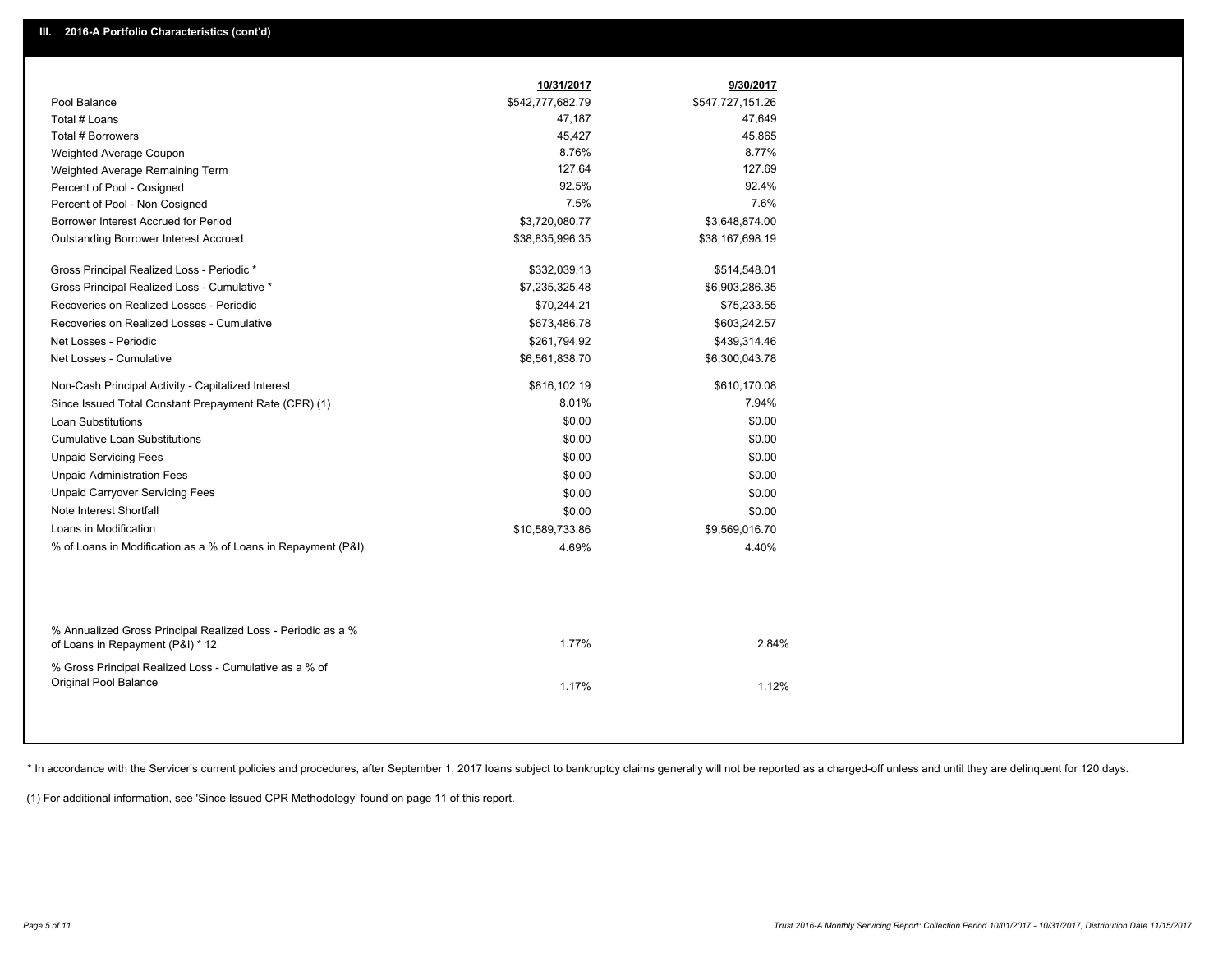#### **Loan Program**  A

|                                    | Weighted<br><b>Average Coupon</b> | # LOANS | <b>\$ AMOUNT</b> | $%$ *     |
|------------------------------------|-----------------------------------|---------|------------------|-----------|
| - Smart Option Interest-Only Loans | 7.57%                             | 10.940  | \$102,913,869.82 | 18.961%   |
| - Smart Option Fixed Pay Loans     | 8.73%                             | 12,853  | \$173,337,277.77 | 31.935%   |
| - Smart Option Deferred Loans      | 9.08%                             | 23.394  | \$266,526,535.20 | 49.104%   |
| - Other Loan Programs              | $0.00\%$                          | 0       | \$0.00           | $0.000\%$ |
| <b>Total</b>                       | 8.68%                             | 47,187  | \$542,777,682.79 | 100.000%  |

\* Percentages may not total 100% due to rounding

B

C

**Index Type**

|                       | Weighted<br><b>Average Coupon</b> | # LOANS | <b>\$ AMOUNT</b> | $%$ *     |
|-----------------------|-----------------------------------|---------|------------------|-----------|
| - Fixed Rate Loans    | 8.94%                             | 8,623   | \$107,411,709.59 | 19.789%   |
| - LIBOR Indexed Loans | 8.62%                             | 38,564  | \$435,365,973.20 | 80.211%   |
| - Other Index Rates   | $0.00\%$                          |         | \$0.00           | $0.000\%$ |
| <b>Total</b>          | 8.68%                             | 47,187  | \$542,777,682.79 | 100.000%  |

\* Percentages may not total 100% due to rounding

## **Weighted Average Recent FICO**

| 3,075<br>2,699<br>5,522<br>10.850 | \$30,233,366.55<br>\$28,164,143.45<br>\$63,693,860.68<br>\$126,122,867.91 | 5.570%<br>5.189%<br>11.735% |
|-----------------------------------|---------------------------------------------------------------------------|-----------------------------|
|                                   |                                                                           |                             |
|                                   |                                                                           |                             |
|                                   |                                                                           |                             |
|                                   |                                                                           | 23.237%                     |
| 25,030                            | \$294,500,629.34                                                          | 54.258%                     |
| 11                                | \$62,814.86                                                               | 0.012%                      |
|                                   | \$542,777,682.79                                                          | 100.000%                    |
|                                   | 47,187                                                                    |                             |

WAC reflects WAC3

To conform with company standard reporting these sections now include Princial and Interest Accrued to Capitalize.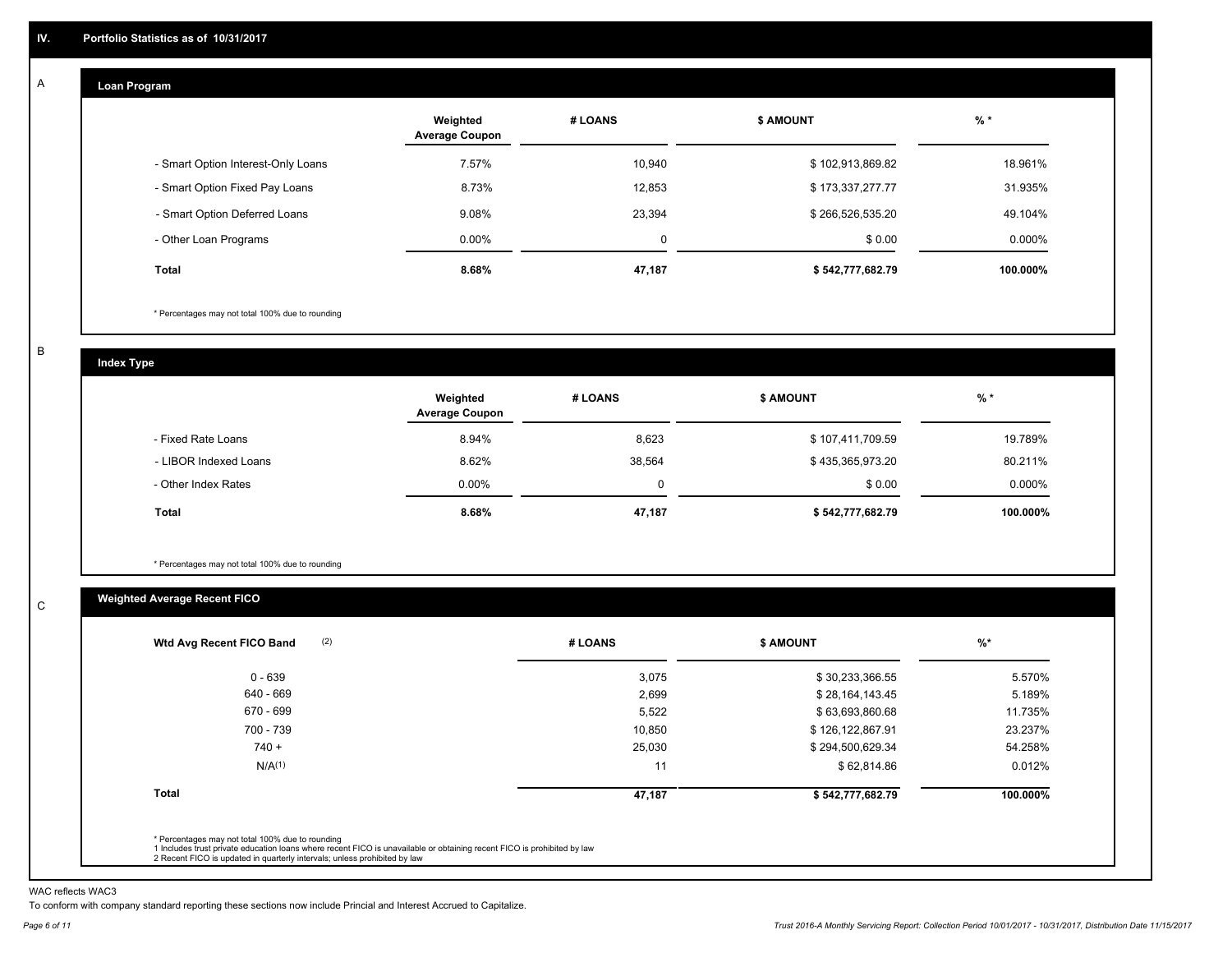| V. | 2016-A Reserve Account, Principal Distribution, and R-2 Certificate Calculations     |                  |
|----|--------------------------------------------------------------------------------------|------------------|
| А. | <b>Reserve Account</b>                                                               |                  |
|    | Specified Reserve Account Balance                                                    | \$1,557,854.00   |
|    | Actual Reserve Account Balance                                                       | \$1,557,854.00   |
| В. | <b>Principal Distribution Amount</b>                                                 |                  |
|    | i.<br>Class A Notes Outstanding                                                      | \$386,920,254.83 |
|    | Pool Balance<br>ii.                                                                  | \$542,777,682.79 |
|    | First Priority Principal Distribution Amount (i - ii)<br>iii.                        | \$0.00           |
|    | Class A and B Notes Outstanding<br>iv.                                               | \$436,920,254.83 |
|    | <b>First Priority Principal Distribution Amount</b><br>v.                            | \$0.00           |
|    | Pool Balance<br>vi.                                                                  | \$542,777,682.79 |
|    | Specified Overcollateralization Amount<br>vii.                                       | \$162,833,304.84 |
|    | Regular Principal Distribution Amount (if (iv > 0, (iv - v) - (vi - vii))<br>viii.   | \$56,975,876.88  |
|    | Pool Balance<br>ix.                                                                  | \$542,777,682.79 |
|    | 10% of Initial Pool Balance<br>х.                                                    | \$61,822,914.68  |
|    | <b>First Priority Principal Distribution Amount</b><br>xi.                           | \$0.00           |
|    | Regular Principal Distribution Amount<br>xii.                                        | \$56,975,876.88  |
|    | Available Funds (after payment of waterfall items A through I)<br>xiii.              | \$0.00           |
|    | xiv. Additional Principal Distribution Amount (if(vi <= x,min(xiii, vi - xi - xii))) | \$0.00           |
| C. | R-2 Certificate                                                                      |                  |
|    | <b>Previous Notional Balance</b>                                                     | \$37,490,591.00  |
|    | Shortfall of Principal                                                               | \$0.00           |
|    | Shortfall of Interest                                                                | \$0.00           |
|    | <b>Current Notional Balance</b>                                                      | \$37,490,591.00  |
|    | Excess Distribution Allocated (1)                                                    | \$0.00           |
|    |                                                                                      |                  |
|    |                                                                                      |                  |
|    |                                                                                      |                  |

1. Until the notional amount of the R-2 Certificate is reduced to zero and if there is excess cash through the distribution available it will be distributed to the R-2 Certificate, otherwise the amount will be zero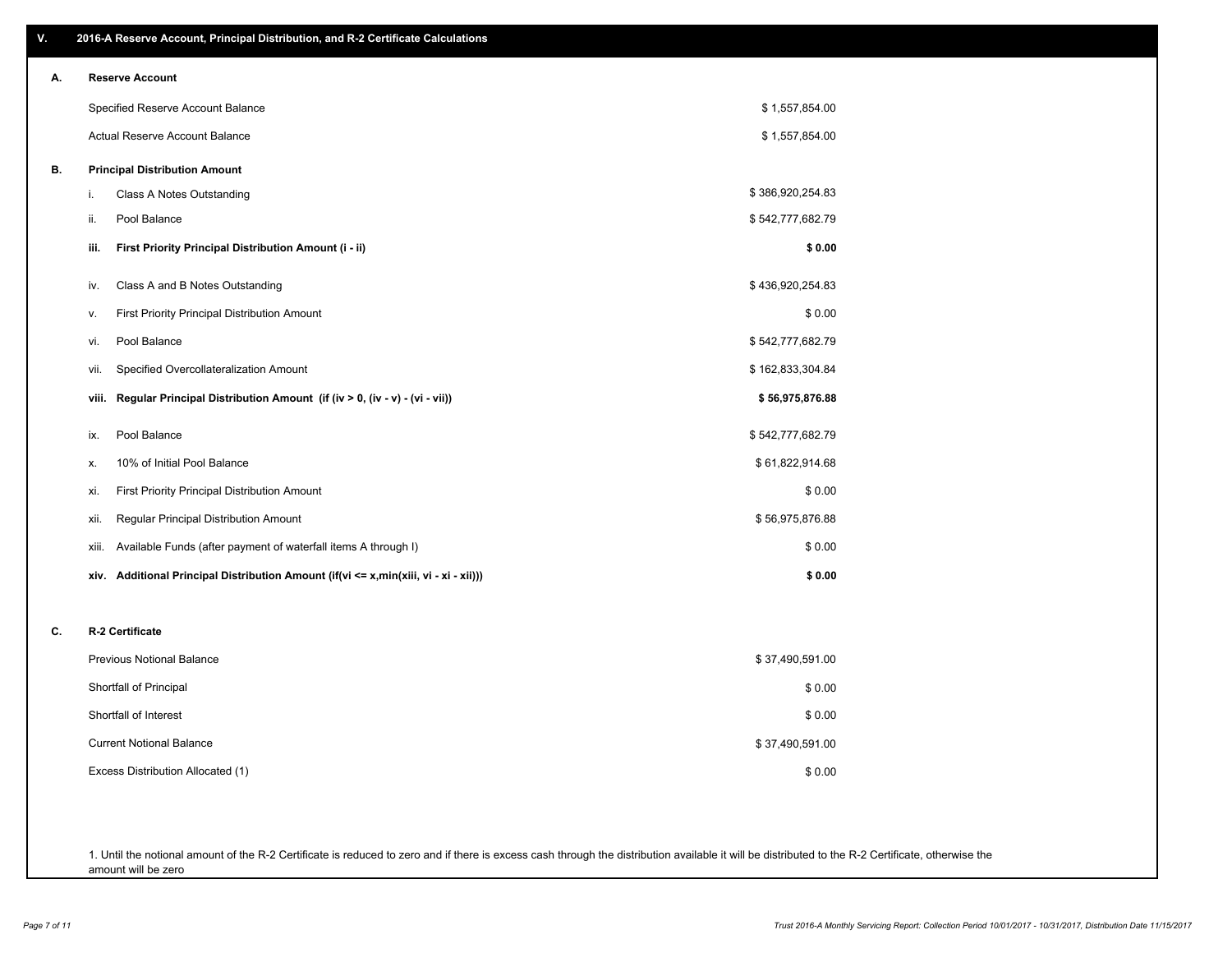|    |                                                         | Paid           | <b>Funds Balance</b> |
|----|---------------------------------------------------------|----------------|----------------------|
|    | <b>Total Available Funds</b>                            |                | \$8,339,120.80       |
| A  | <b>Trustee Fees</b>                                     | \$0.00         | \$8,339,120.80       |
| B  | <b>Servicing Fees</b>                                   | \$342,024.49   | \$7,997,096.31       |
| C  | i. Administration Fees                                  | \$8,333.00     | \$7,988,763.31       |
|    | ii. Unreimbursed Administrator Advances plus any Unpaid | \$0.00         | \$7,988,763.31       |
| D  | Class A Noteholders Interest Distribution Amount        | \$852,764.83   | \$7,135,998.48       |
| Е  | <b>First Priority Principal Payment</b>                 | \$0.00         | \$7,135,998.48       |
| F. | Class B Noteholders Interest Distribution Amount        | \$155,787.08   | \$6,980,211.40       |
| G  | <b>Reinstatement Reserve Account</b>                    | \$0.00         | \$6,980,211.40       |
| H  | <b>Regular Principal Distribution</b>                   | \$6,980,211.40 | \$0.00               |
|    | <b>Carryover Servicing Fees</b>                         | \$0.00         | \$0.00               |
| J  | Additional Principal Distribution Amount                | \$0.00         | \$0.00               |
| K  | Unpaid Expenses of Trustee                              | \$0.00         | \$0.00               |
| L  | Unpaid Expenses of Administrator                        | \$0.00         | \$0.00               |
| м  | i. Remaining Funds to the R-1 Certificateholder(s)      | \$0.00         | \$0.00               |
|    | ii. Remaining Funds to the R-2 Certificateholder(s)     | \$0.00         | \$0.00               |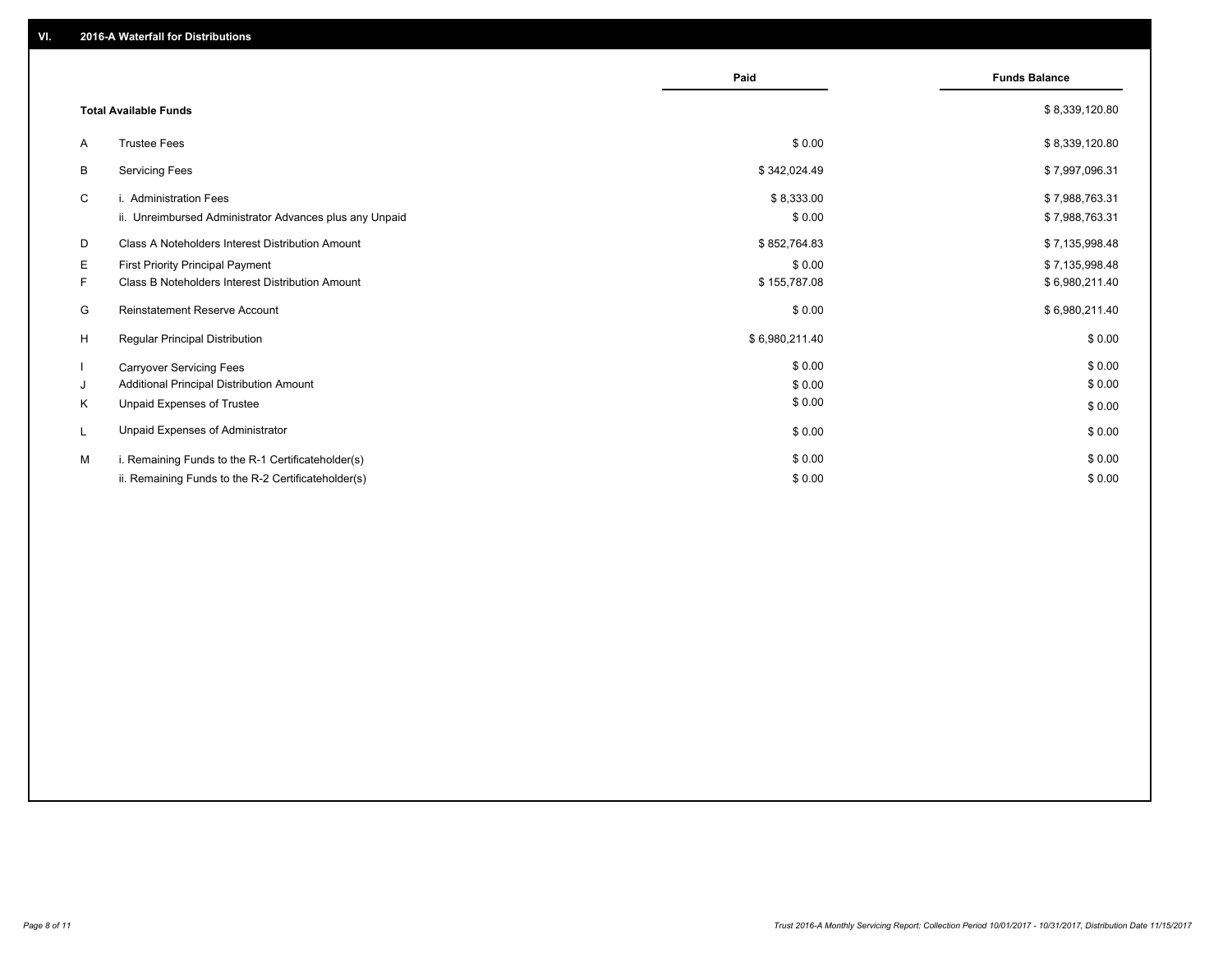| A1                      | A <sub>2</sub> A        | A <sub>2</sub> B        |
|-------------------------|-------------------------|-------------------------|
| 78449FAA9               | 78449FAB7               | 78449FAC5               |
| \$34,920,254.83         | \$218,000,000.00        | \$134,000,000.00        |
| <b>LIBOR</b>            | <b>FIXED</b>            | <b>LIBOR</b>            |
| 0.70%                   | 2.70%                   | 1.50%                   |
| 1 NEW YORK BUSINESS DAY | 1 NEW YORK BUSINESS DAY | 1 NEW YORK BUSINESS DAY |
| 10/16/2017              | 10/15/2017              | 10/16/2017              |
| 11/15/2017              | 11/15/2017              | 11/15/2017              |
| 0.08333333              | 0.08333333              | 0.08333333              |
| 1.93889%                | 2.70000%                | 2.73889%                |
| 0.001615742             | 0.002250000             | 0.002282408             |
| \$56,422.11             | \$490,500.00            | \$305,842.72            |
| $\mathsf{\$}$ -         | $\mathsf{\$}$ -         | $\mathsf{\$}$ -         |
| \$56,422.11             | \$490,500.00            | \$305,842.72            |
| \$56,422.11             | \$490,500.00            | \$305,842.72            |
| $\frac{2}{3}$ -         | $\mathcal{S}$ -         | $\mathsf{\$}$ -         |
| \$6,980,211.40          | $\mathsf{\$}$ -         | $\mathsf{\$}$ -         |
| \$27,940,043.43         | \$218,000,000.00        | \$134,000,000.00        |
| 0.046847056             | 0.000000000             | 0.000000000             |
| 0.187517070             | 1.000000000             | 1.000000000             |
|                         |                         |                         |

\* Pay rates for Current Distribution. For the interest rates applicable to the next distribution date, please see https://www.salliemae.com/about/investors/data/SMBabrate.txt.

**VII. 2016-A Distributions**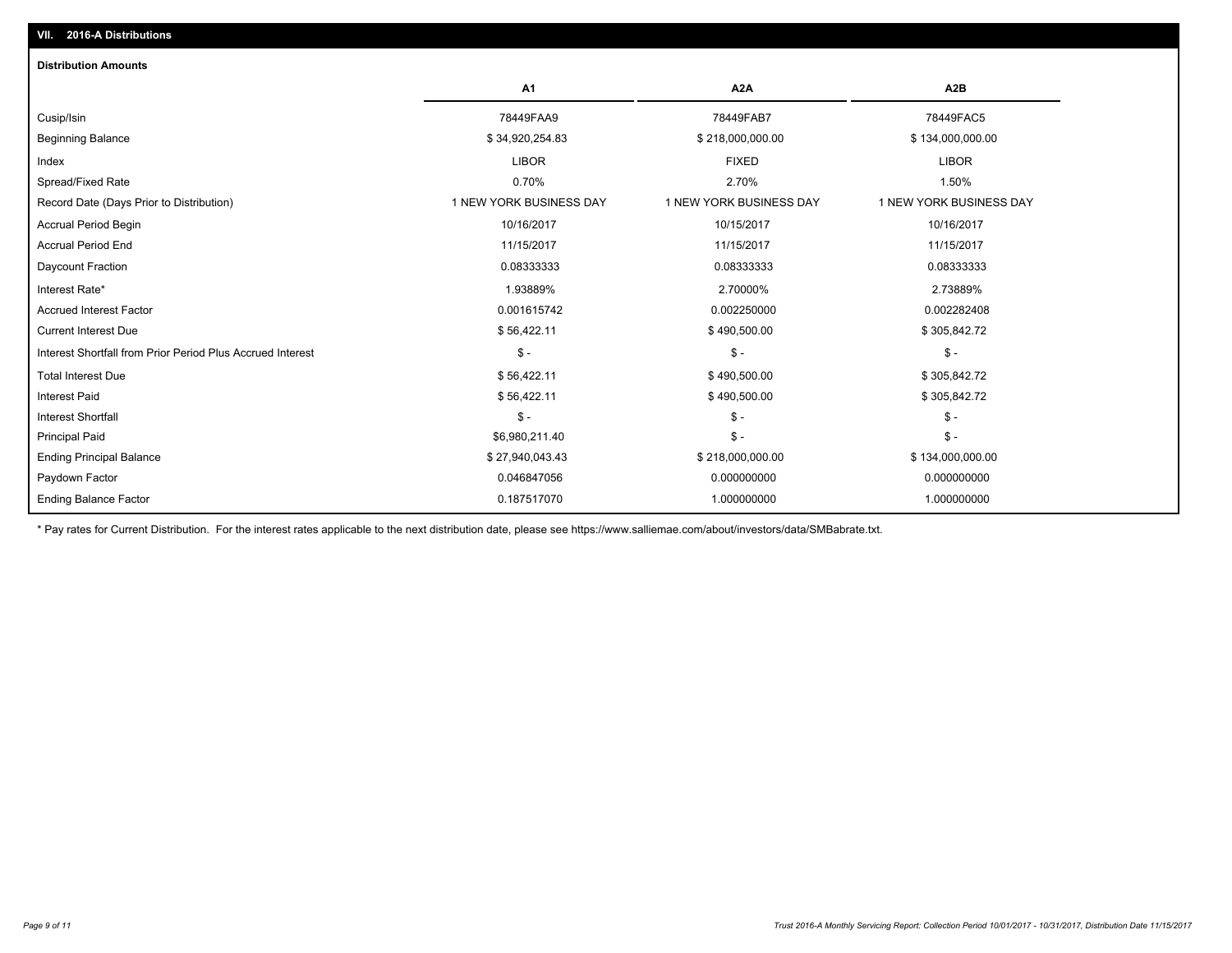| VII. 40 IV-A DISTINUTIONS                                  |                         |
|------------------------------------------------------------|-------------------------|
| <b>Distribution Amounts</b>                                |                         |
|                                                            | в                       |
| Cusip/Isin                                                 | 78449FAD3               |
| <b>Beginning Balance</b>                                   | \$50,000,000.00         |
| Index                                                      | <b>LIBOR</b>            |
| Spread/Fixed Rate                                          | 2.50%                   |
| Record Date (Days Prior to Distribution)                   | 1 NEW YORK BUSINESS DAY |
| Accrual Period Begin                                       | 10/16/2017              |
| <b>Accrual Period End</b>                                  | 11/15/2017              |
| Daycount Fraction                                          | 0.08333333              |
| Interest Rate*                                             | 3.73889%                |
| <b>Accrued Interest Factor</b>                             | 0.003115742             |
| <b>Current Interest Due</b>                                | \$155,787.08            |
| Interest Shortfall from Prior Period Plus Accrued Interest | $\mathsf{\$}$ -         |
| <b>Total Interest Due</b>                                  | \$155,787.08            |
| Interest Paid                                              | \$155,787.08            |
| <b>Interest Shortfall</b>                                  | $\mathbb{S}$ -          |
| <b>Principal Paid</b>                                      | $\frac{2}{3}$ -         |
| <b>Ending Principal Balance</b>                            | \$50,000,000.00         |
| Paydown Factor                                             | 0.000000000             |
| <b>Ending Balance Factor</b>                               | 1.000000000             |

\* Pay rates for Current Distribution. For the interest rates applicable to the next distribution date, please see https://www.salliemae.com/about/investors/data/SMBabrate.txt.

**VII. 2016-A Distributions**